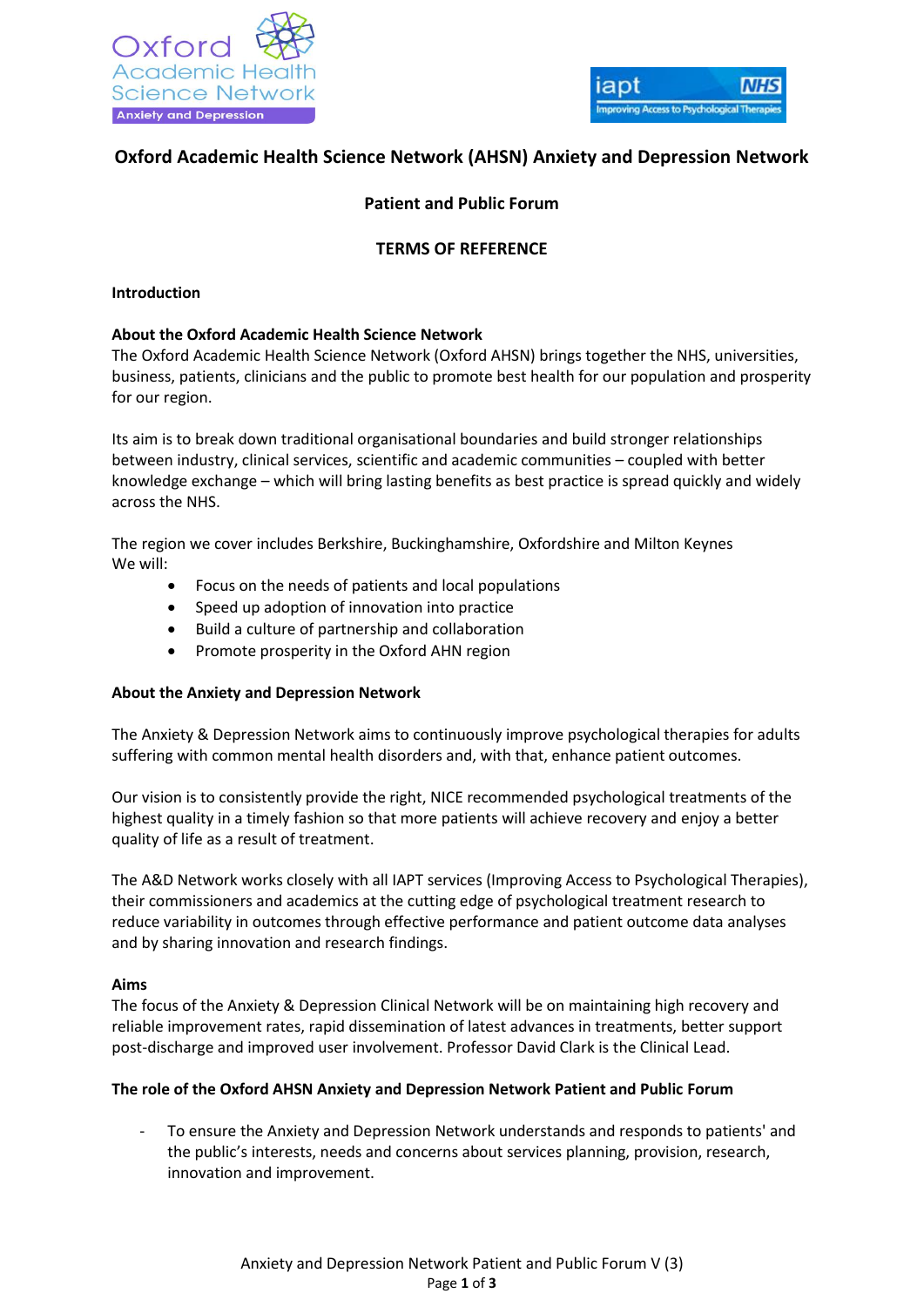### **Responsibilities**

- Provide wider patient, carer and public opinion, advice and guidance for the Patient and Carer Representative on the Anxiety and Depression Network Steering Group
- To make recommendations about how services could be improved to deliver a better patient experience
- To receive reports on how this feedback has been used to improve services
- Act as a conduit for ideas and views to and from Local Patient Groups relevant to this network
- To advise on dissemination of the work of the Anxiety and Depression Network so that communications from the Network reach as wide a cross-section of service users and professionals as possible
- To share information about other relevant work in progress, or about policy and practice developments, which they know about, providing additional context and information
- To use their own networks, where appropriate, to publicise the work, advice and decisions of the Anxiety and Depression Network
- To help guide the development of recommendations for further work
- To support patient/carer/public representation on each of the project groups

### **Membership**

The Forum will be supported by the Anxiety and Depression Network's manager, Ineke Wolsey and the A&D Network senior researcher Michelle Lee.

The network welcomes applications from people of all backgrounds from across the whole region.

The application request to join the forum will be circulated as widely as possible through patient involvement groups.

We are asking forum members to be able to express the needs of patients and public as a whole, whilst not excluding specific communities and groups.

Membership will include:

- Anxiety and Depression Network Manager, Ineke Wolsey
- The A&D Network senior researcher Michelle Lee
- Carers and members of the public who have an interest in enhancing 'Improving Access to Psychological Therapies' (IAPT Talking Therapies)services across our region
- Ex-service users of IAPT services
- The PPIEE staff leads from all participating IAPT services
- An employment advisor to represent this group of professionals
- The Chair is the network manager Ineke Wolsey

In addition:

- Clinical Leads and/or Service Leads will attend from time to time to provide specialist advice and support to the Forum
- Total number of forum members is not likely to exceed 20

### **Quorum**

The meeting will achieve quorum if the either the network manager or the senior researcher is present with at least four other patient/public/carer members of the Forum.